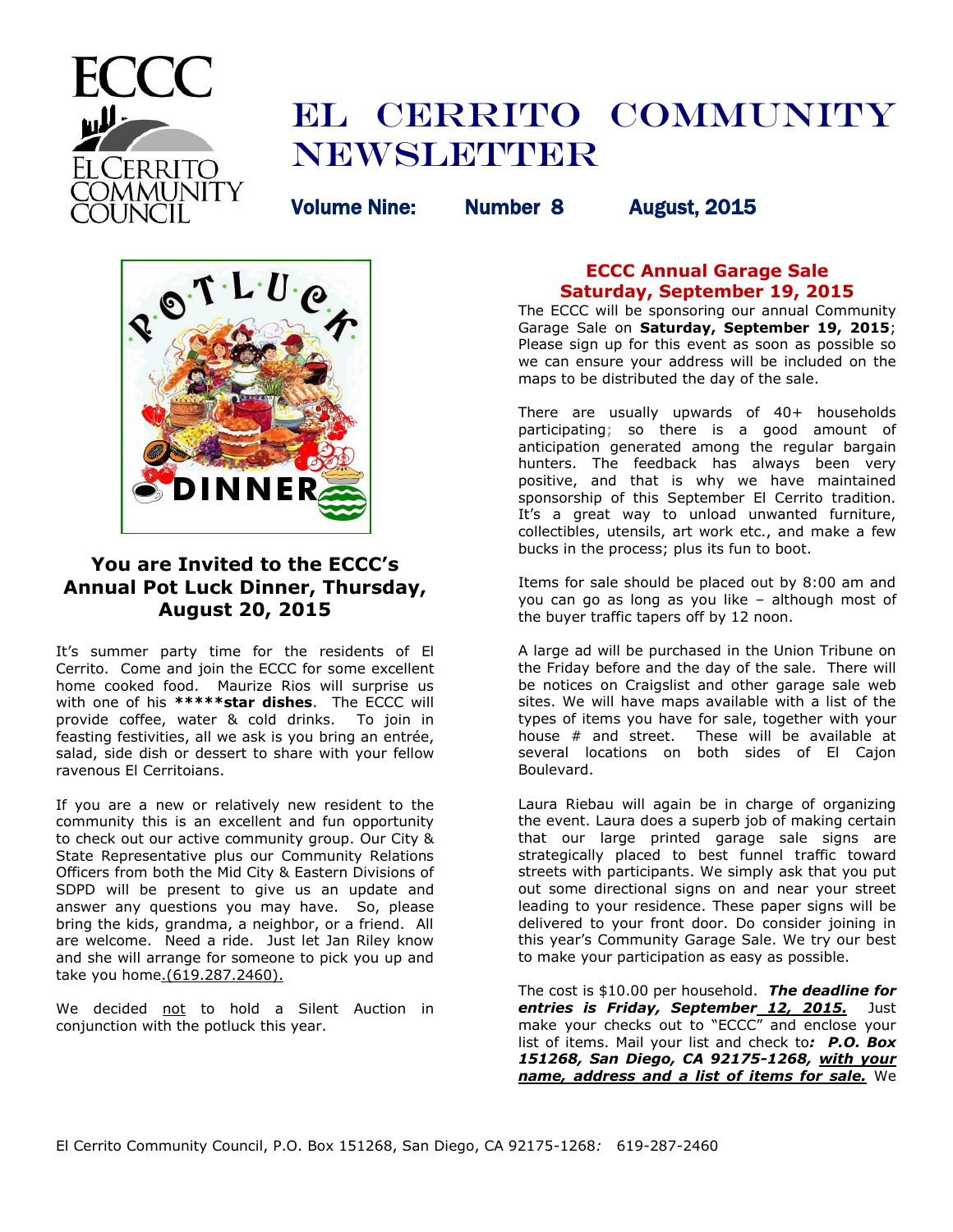cannot guarantee inclusion in the maps for applications received after the deadline. The event takes time and planning; so please send your checks in as early as possible.

#### **ECCC Web Site**

Nicole Leite, a Board member, has undertaken the job of developing a web page as a gift to the community. Right now the ECCC is the only community, in our area, not to have one! This is sad, because El Cerrito was the first community to have one many years ago.

What Nicole would like to receive is "jpeg" photos of the community, streets, houses, neat front doors, gardens (tomatoes plants) farmers market, windows, and anything else you can think of that can be added to the front page on a rotational basis. Please email your photos to [jan.riley42@att.net.](mailto:jan.riley42@att.net) There is, of course, the caveat that photos will be used at the discretion of the ECCC Board of Directors.



## **Donations! Donations! Donations!**

After our appeal for funds at the July ECCC meeting and in the newsletter, we are overjoyed to report that our wonderful residents came through for us. In July the ECCC received \$775 towards the printing of this newsletter. Wow! Thank you all so very, very much for your generosity.

Our anonymous donations were: \$200 from West Overlook & Berting, \$100 from Trojan, \$50 from Collier and \$25 from El Cerrito Drive and Trojan Avenue. We received donations of \$50 each Leah Castle on Fasano Drive, Beth Ruch on 60<sup>th</sup> Street. \$25 each from Margaret M. Jupp on 58<sup>th</sup> Street. Peggy Smith on Madison & Ann on El Cerrito Drive. We also received from anonymous a donation of \$50 for Newell's ad. Congratulations to you both from the El Cerrito Community Council.

As you know, **the cost of printing 2200 copies is \$253 each month.** Doesn't matter how big or small your donation is, it is truly needed and appreciated. Every dollar goes to our continuing publication and distribution of the newsletter. Your donations can be made to the P.O. Box # or you can use our Pal Pay link on the ECCC Blog at:

**[http://elcerritocommunitycouncil.blogspot.com](http://elcerritocommunitycouncil.blogspot.com/)**

# **July Meeting Report from the CACC**

At the July CACC meeting, City Councilmember Marti Emerald and Fire-Rescue Department Chief Javier Mainar, along with staff from the Public Works Department and the Independent Budget Analyst's office, presented their proposal for funding additional fire stations throughout the city. A total of 19 new fire stations are needed.

A fire station in the College Area, in the general vicinity of 55th and Hardy, is the third priority on the list of 19 stations. At present, the City doesn't have the funds to build these stations, and several possible financing mechanisms were discussed, all of them involving borrowing money and paying it back over time.

The plan would be to build several fire stations at a time, to take advantage of economies of scale. The board voted unanimously to endorse the effort to build these much needed fire stations, and encouraged Councilmember Emerald to continue in her efforts to explore all possible financing mechanisms.



# **Mark your Calendars for Sunday, September 20, 2015 from 2:00 pm to 5:00 pm**

That's the date of the College Area Community Council's *ICE CREAM SOCIAL*. The event will be held in the courtyard of the new SDSU Student Union. There will be *FREE PARKING in Lot G,* no permit required!

This fun and educational event will be an opportunity for ALL members of the College community - longtime residents, new residents, students, businesses, etc. to meet, get to know each other and get information on issues of concern or interest in our area.

There will be representatives from the Associated Students, SDSU, the San Diego Police Department, the SDSU Police Department, and the City, as well as our board members, providing information on a host of topics. Keep in mind, convenient free parking will be provided.

SDSU and the Associated Students are hosting this event. As we get closer to the date, the ECCC will

El Cerrito Community Council, P.O. Box 151268, San Diego, CA 92175-1268*:* 619-287-2460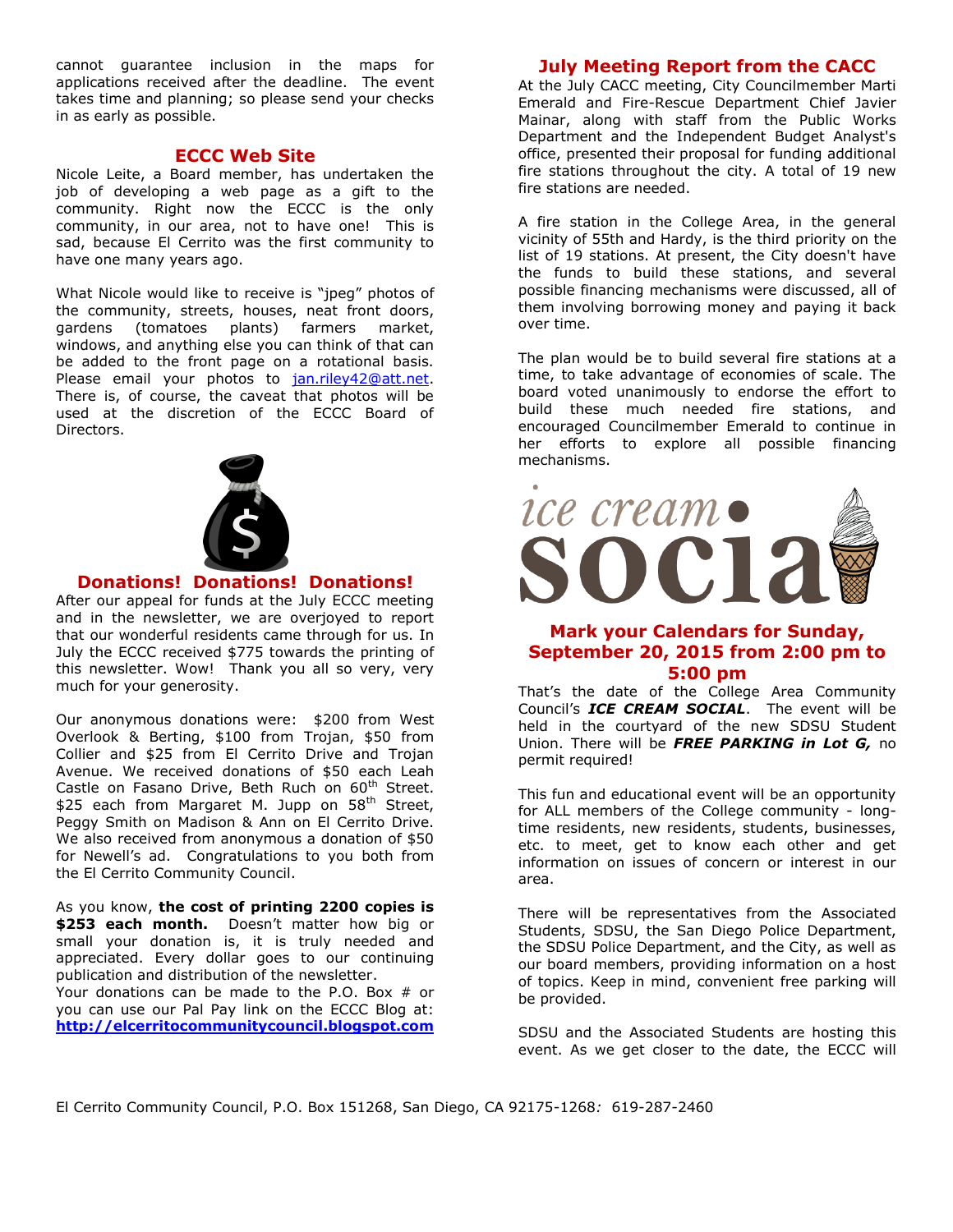provide more specifics about the program. We encourage all members of our community to drop by for a while, meet your neighbors, get some info, have some fun and enjoy some ice cream.

#### **Student Housing In The College Area By Jan Hintzman, Rolando Community Council**



Is a student housing complex a multifamily dwelling? Reasonable people can easily identify the difference. The Rolando Community Council (RCC), the Eastern Area Communities Planning Committee (EACPC), and the College Area Community Council (CACC) and the ECCC know they are *not* the same product.

But the City of San Diego continues to maintain that a student housing complex such as BLVD63 is a multifamily dwelling. And any developer with a parcel zoned for multifamily use knows it can be covered with a high-density student complex by right, without challenge.

Over the past months, an ad-hoc committee of representatives from RCC, EACPC, and CACC has provided extensive research to the City demonstrating how other cities have successfully made the distinction. This research shows that the distinction has survived court challenges, in one case all the way up to the Supreme Court. It also identifies [demonstrates?] that developers, lenders and real estate investment funds do make distinctions between multi-family and student housing products. Yet despite strong support from City Council Representative Marti Emerald's office over these many months, San Diego officials indicate that they do not have the ability and authority (or is it will?) to change municipal codes to make the distinction.

Is this failure important? You tell us. There are other large parcels ready for development nearby (in the 5000 block of College Avenue and in the 6000 and 6200 blocks of El Cajon Blvd) where developers currently have free-range to recreate BLVD63 --*by right*, ignoring community input and the City's own community planning principles.

Neighbors need a voice in such community-changing projects. To achieve this, meaningful action from the city is required. The RCC BLVD63 Action Team will continue to develop strategies to effect needed change. Polite reasoned requests will likely need to be amplified by continued grass roots action. We will keep Rolando and the surrounding contiguous communities apprised of any developments.

> *College Area Public Safety (CARPUS) Tuesday August 18, 2015 6:30 p.m.* **College Ave. Baptist Church CEC Bldg. Room 302 (4747 College Avenue)**



# **Get Involved with the BOO! Parade.** *San Diego's ONLY Halloween Parade!* **Saturday, October 24, 2015**

With the planning of the 2015 BOO! Parade well underway, the College Area Business District is seeking out parade entries, volunteers and sponsors.

**[The Boulevard BOO! Parade](http://r20.rs6.net/tn.jsp?f=001zbNSIlMy32xSvHDM44KNs7x4n8GmeIUYw3G4xPpyswG2XGvyV-exOM3q08K5Dx_uYdAtvHBZd8I-JTgrNBQy54oCnavIOlr5ESFB8F9XuL0u5sy0JPlHuAEWztAv8cBNNuxaxykGUIeyFAwkFQSMdLOZky_riLJQ-Wnr1l9DKwVzuRNpZTR5rw==&c=Jhs6FESCPSZdjmGbRKYDN0P6ousSg2AEPVvlj1qdxkYHc6ItctZXoA==&ch=Lr3SDVTwYC0LPoOJr690Ru8ARrQZZQRrl0wqoc_DEdoyrYmAv9IIIg==)** relies on community support, local volunteers, and corporate and small business sponsorships. As San Diego's ONLY Halloween Parade, we invite you to join us in presenting a Family Friendly Halloween experience.

To get involved with College Area's most loved event of the year, enter yourself or group as a **[Parade](http://r20.rs6.net/tn.jsp?f=001zbNSIlMy32xSvHDM44KNs7x4n8GmeIUYw3G4xPpyswG2XGvyV-exONSikDMA0nu3ihEhtaiJC8AWPYFSikozCam2siceAxryy25dl2ZdPlZMVpYZ9ueOKqOSBpZcrrE0809RlVfEDZ8cZRHaW5tPRjJTrMLRLIW5AsL39A5Odim1I7erx3636m4doigbLAk3LXJd-i0FMzc=&c=Jhs6FESCPSZdjmGbRKYDN0P6ousSg2AEPVvlj1qdxkYHc6ItctZXoA==&ch=Lr3SDVTwYC0LPoOJr690Ru8ARrQZZQRrl0wqoc_DEdoyrYmAv9IIIg==)  [Entry,](http://r20.rs6.net/tn.jsp?f=001zbNSIlMy32xSvHDM44KNs7x4n8GmeIUYw3G4xPpyswG2XGvyV-exONSikDMA0nu3ihEhtaiJC8AWPYFSikozCam2siceAxryy25dl2ZdPlZMVpYZ9ueOKqOSBpZcrrE0809RlVfEDZ8cZRHaW5tPRjJTrMLRLIW5AsL39A5Odim1I7erx3636m4doigbLAk3LXJd-i0FMzc=&c=Jhs6FESCPSZdjmGbRKYDN0P6ousSg2AEPVvlj1qdxkYHc6ItctZXoA==&ch=Lr3SDVTwYC0LPoOJr690Ru8ARrQZZQRrl0wqoc_DEdoyrYmAv9IIIg==)** support the event through a **[Sponsorship](http://r20.rs6.net/tn.jsp?f=001zbNSIlMy32xSvHDM44KNs7x4n8GmeIUYw3G4xPpyswG2XGvyV-exOIdXwsKzkOxu0ZHRRI5yw5lTsei3B7ser1iUWHj8PR11PM5u9I5ySJAY8SbmqWY73Tz8O4270z-Z0usUMO--FaPSp-qbw5wTD6Elb8czdOU-r0iTZhuK-oD8qCRpiw6Tt647T8n8pJdpLkEkNJ_GMFU=&c=Jhs6FESCPSZdjmGbRKYDN0P6ousSg2AEPVvlj1qdxkYHc6ItctZXoA==&ch=Lr3SDVTwYC0LPoOJr690Ru8ARrQZZQRrl0wqoc_DEdoyrYmAv9IIIg==)** or **[Volunteer](http://r20.rs6.net/tn.jsp?f=001zbNSIlMy32xSvHDM44KNs7x4n8GmeIUYw3G4xPpyswG2XGvyV-exONSikDMA0nu31zCu_crNW-_h8-awotkAr2ooqHItTY4LY4oJKO2PjLbZrp5-P7Ber6qkGhhyV_Uz-Qo399Z1DaZxEXiTE3CbLkpmt1WYzRg9077ZiHFQ0dGKDZcc9zsNskm08lgK4GgV12OAj95JcJE=&c=Jhs6FESCPSZdjmGbRKYDN0P6ousSg2AEPVvlj1qdxkYHc6ItctZXoA==&ch=Lr3SDVTwYC0LPoOJr690Ru8ARrQZZQRrl0wqoc_DEdoyrYmAv9IIIg==)** for the event at **[http://collegeareabid.com/boo.](http://collegeareabid.com/boo)** Visit the BOO! Parade website for details about the event and learn how you can be a part of San Diego's ONLY Halloween Parade!

## **Constant Contact**

The El Cerrito Community Council has a Mobile friendly version of the Constant Contact program which allows us to send out emails that can be easily accessed through mobile devices. It's easy to sign up, just send your email to [jan.riley42@att.net](mailto:jan.riley42@att.net) and you'll be placed on the list. Keep in mind that you can easily opt out; just go the bottom of the email and hit the unsubscribe link anytime.

El Cerrito Community Council, P.O. Box 151268, San Diego, CA 92175-1268*:* 619-287-2460